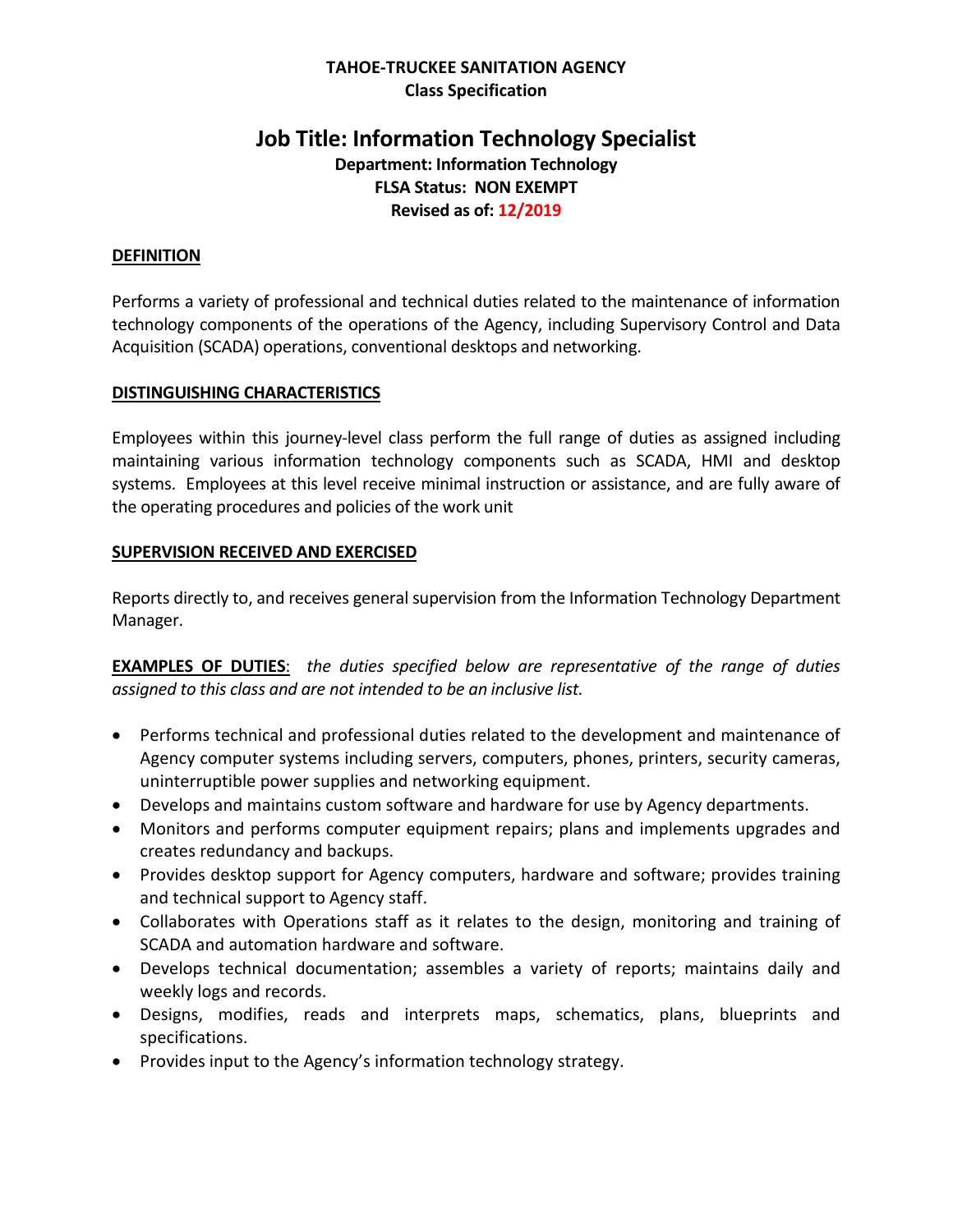## **CLASS TITLE: Information Technology Specialist**

- Designs, implements and maintains systems architecture across multiple platforms; and coordinates for the design, modification, upgrade and implementation of infrastructure design.
- Represents the Agency with dignity, integrity, and the spirit of cooperation in all relations with staff and the public.
- Builds and maintains positive working relationships with co-workers, other Agency employees and the public using principles of good customer service.
- Performs related duties as assigned.

## **QUALIFICATIONS**

## **Knowledge of:**

- Principles of Windows and Linux-based Systems Management.
- Principles of network communication through hardware and software.
- Physical and virtual architecture of networks and computer systems.
- Various programming languages including scripting languages (Javascript, Python), dynamic and statically compiled languages (JAVA, C++) and automation configuration software (Ladder Logic and assembly).
- Best practices as they relate to network and systems security, web development, data storage, replication, retention and governance.
- PLC and SCADA control strategies.
- Modern office practices, methods, and computer equipment including relevant software programs.
- Operation of office equipment including personal computers, fax machines, copiers, printers, typewriters, telephones, voicemail and e-mail systems, etc.
- Oral and written communication skills; business English including vocabulary, spelling, and correct grammatical usage and punctuation.
- Safe work practices.
- Principles and practices of customer service.

## **Ability to:**

- Install, maintain and troubleshoot a variety of information technology components including networks, hardware, software, PLC's and SCADA systems.
- On an ongoing basis, know and understand all requirements and essential aspects of the job including laws, regulations, rules and codes related to area of assignment; intermittently access, review, and adjust and enter data on documents, reports and files; design specifications and schematics; analyze, interpret and recommend changes to technology work plans; manage technology projects; interpret analytical results and technical and numerical information; explain processes to others; observe equipment and conditions and problem solve issues related to area of assignment; remember various processes and requirements; interpret and communicate information.
- Read and interpret maps, schematics and electrical drawings.